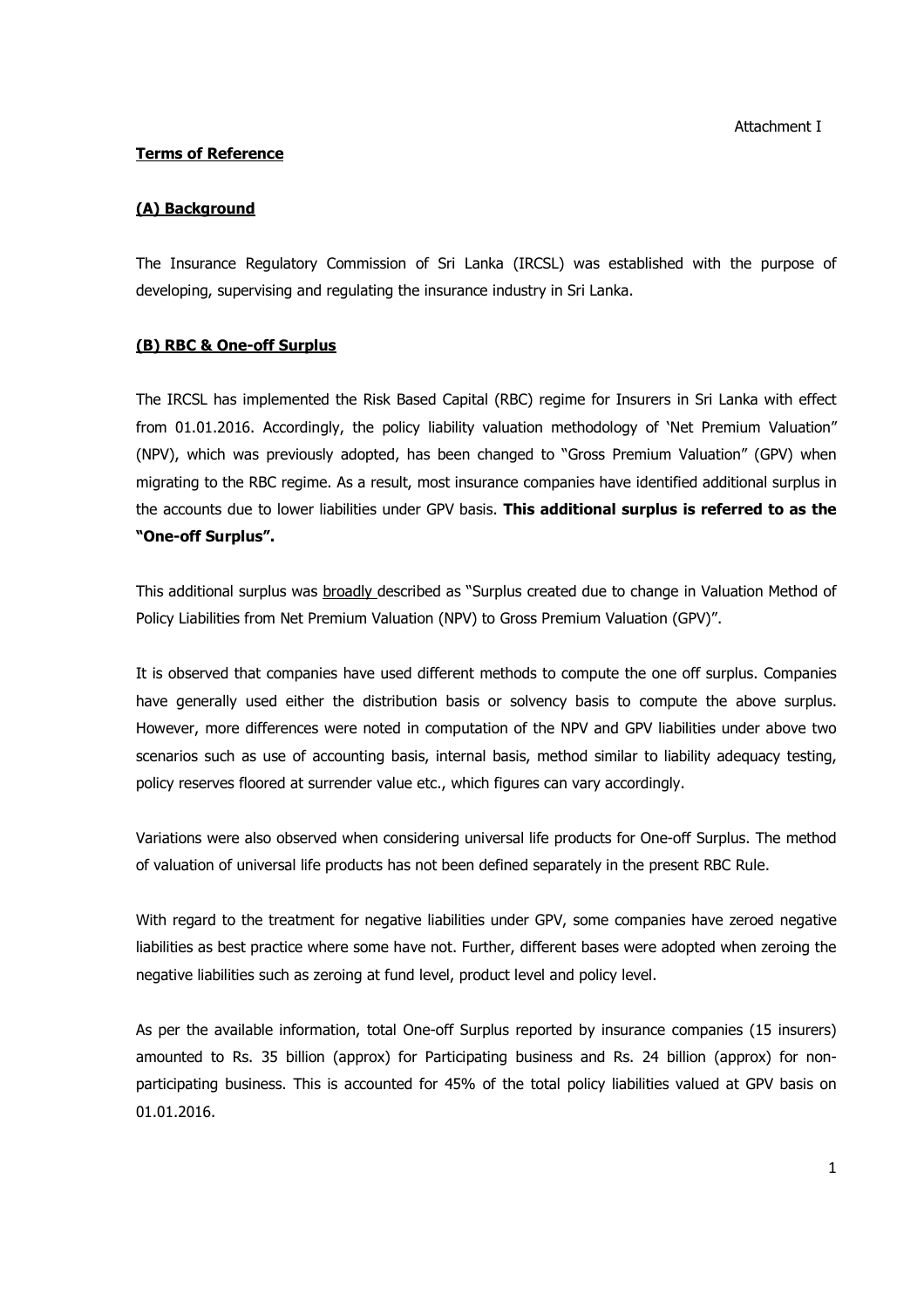The IRCSL intends carrying out revisions/ amendments to RBC Rules in year 2018 having obtained Technical Assistance from a donor agency, based on issues identified after implementation, such as recognition of negative liabilities for long term policy liability valuation, non-availability of a policy liability valuation method for Universal Life Products, issues relating to risk free rate and surrender value capital charge etc. Therefore, there could be effects to the one off surplus as well.

### **(C) Tax Effects -**

It is understood that the transfer of surpluses from long term funds to shareholders' funds will be taxed at 28% (participating fund will be charged concessionary rate of 14% for three years) with effect from the financial year commencing 2018/2019.

#### **(D) Objective –**

**The objective of the assignment is to obtain advice to provide procedures/ common standards for the identification, maintenance, transferring and distribution of the surpluses created due to change in valuation methodology of policy liabilities from NPV to GPV, commonly known as the one off surplus and any disclosures required.** 

### **(E) Scope –**

### **a) Identification**

- 1. To provide recommendations on computation of One-off Surplus including computation of the policy liabilities in terms of the GPV & NPV methodology as best practice (notwithstanding the Solvency Margin Rules) to apply to all Insurance Companies.
- 2. To provide justifications for best practices recommended in item 1 above (for any deviations on rules and assumptions based therein). To review the one-off surplus computation of each individual insurers reported currently based on the above and to provide recommendations.
- 3. To review the individual insurance company's reporting's such as SLFRS reporting, regulatory reporting (Balance Sheet and Market Consistent Balance Sheet's) and provide recommendations to adopt a uniform method across the industry.

#### **Source of information**

- i) Reviews on Solvency Margin Rules, Returns and Audited Financial Statements submitted by Insurance Companies, available working papers and comments received from the Insurance Association of Sri Lanka, insurance companies etc.
- ii) To conduct discussions with the IRCSL, Individual Insurance Companies, Actuarial Association of Sri Lanka etc. in order to obtain further information if necessary.
- iii) To request any other information where necessary.